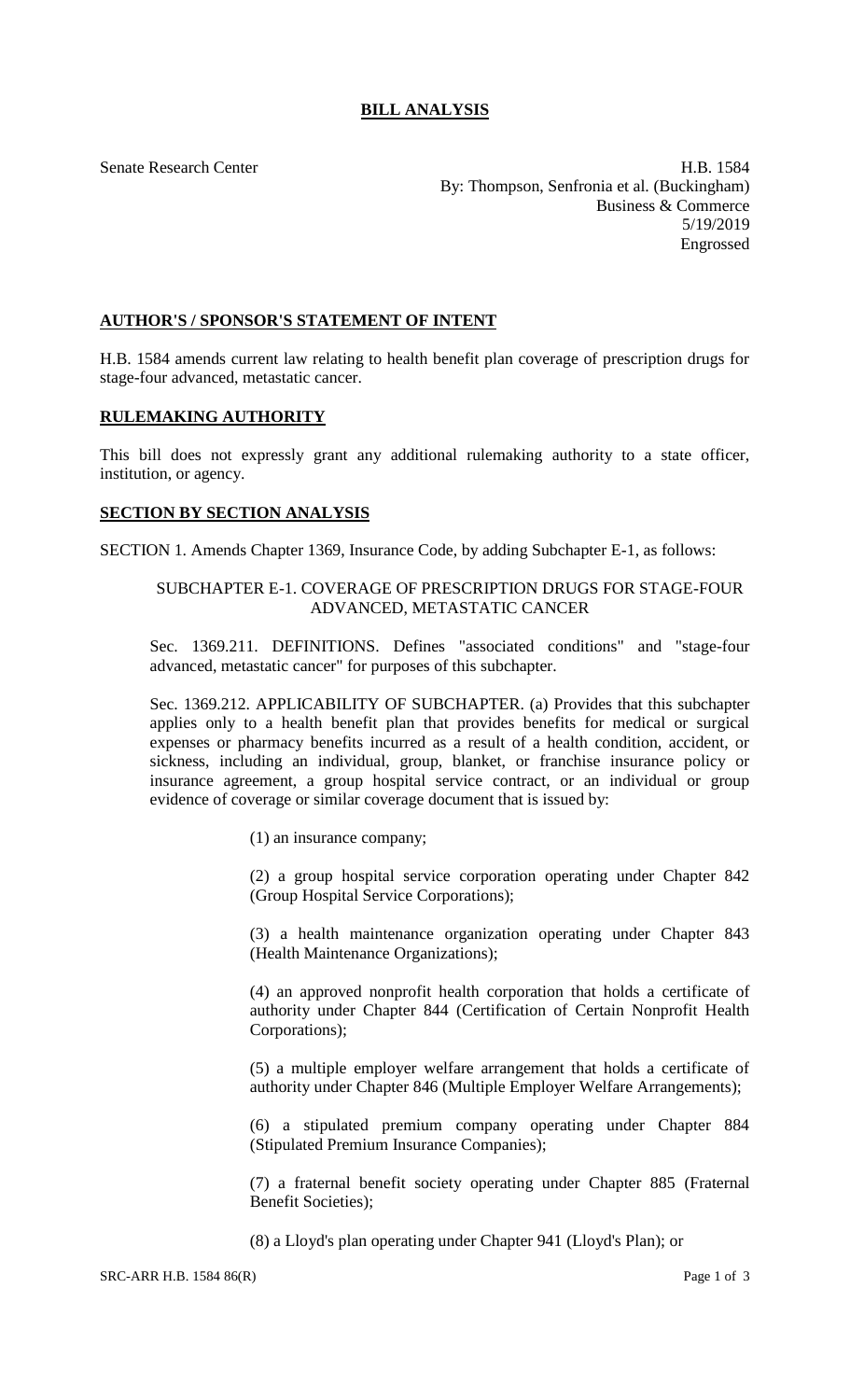(9) an exchange operating under Chapter 942 (Reciprocal and Interinsurance Exchanges).

(b) Provides that, notwithstanding any other law, this subchapter applies to:

(1) a small employer health benefit plan subject to Chapter 1501 (Health Insurance Portability and Availability Act), including coverage provided through a health group cooperative under Subchapter B of that chapter;

(2) a standard health benefit plan issued under Chapter 1507 (Consumer Choice of Benefits Plans);

(3) a basic coverage plan under Chapter 1551 (Texas Employees Group Benefits Act);

(4) a basic plan under Chapter 1575 (Texas Public School Employees Group Benefits Program);

(5) a primary care coverage plan under Chapter 1579 (Texas School Employees Uniform Group Health Coverage);

(6) a plan providing basic coverage under Chapter 1601 (Uniform Insurance Benefits Act For Employees of The University of Texas System and The Texas A&M University System);

(7) health benefits provided by or through a church benefits board under Subchapter I (Church Benefits Boards), Chapter 22, Business Organizations Code;

(8) group health coverage made available by a school district in accordance with Section 22.004 (Group Health Benefits For School Employees), Education Code;

(9) the state Medicaid program, including the Medicaid managed care program operated under Chapter 533 (Medicaid Managed Care Program), Government Code;

(10) the child health plan program under Chapter 62 (Child Health Plan For Certain Low-Income Children), Health and Safety Code;

(11) a regional or local health care program operated under Section 75.104 (Health Care Services), Health and Safety Code; and

(12) a self-funded health benefit plan sponsored by a professional employer organization under Chapter 91 (Professional Employer Organizations), Labor Code.

(c) Provides that this subchapter applies to coverage under a group health benefit plan provided to a resident of this state regardless of whether the group policy, agreement, or contract is delivered, issued for delivery, or renewed in this state.

Sec. 1369.213. PROHIBITED CONDUCT. (a) Prohibits a health benefit plan that provides coverage for stage-four advanced, metastatic cancer and associated conditions from requiring, before the health benefit plan provides coverage of a prescription drug approved by the United States Food and Drug Administration, that the enrollee:

(1) fail to successfully respond to a different drug; or

(2) prove a history of failure of a different drug.